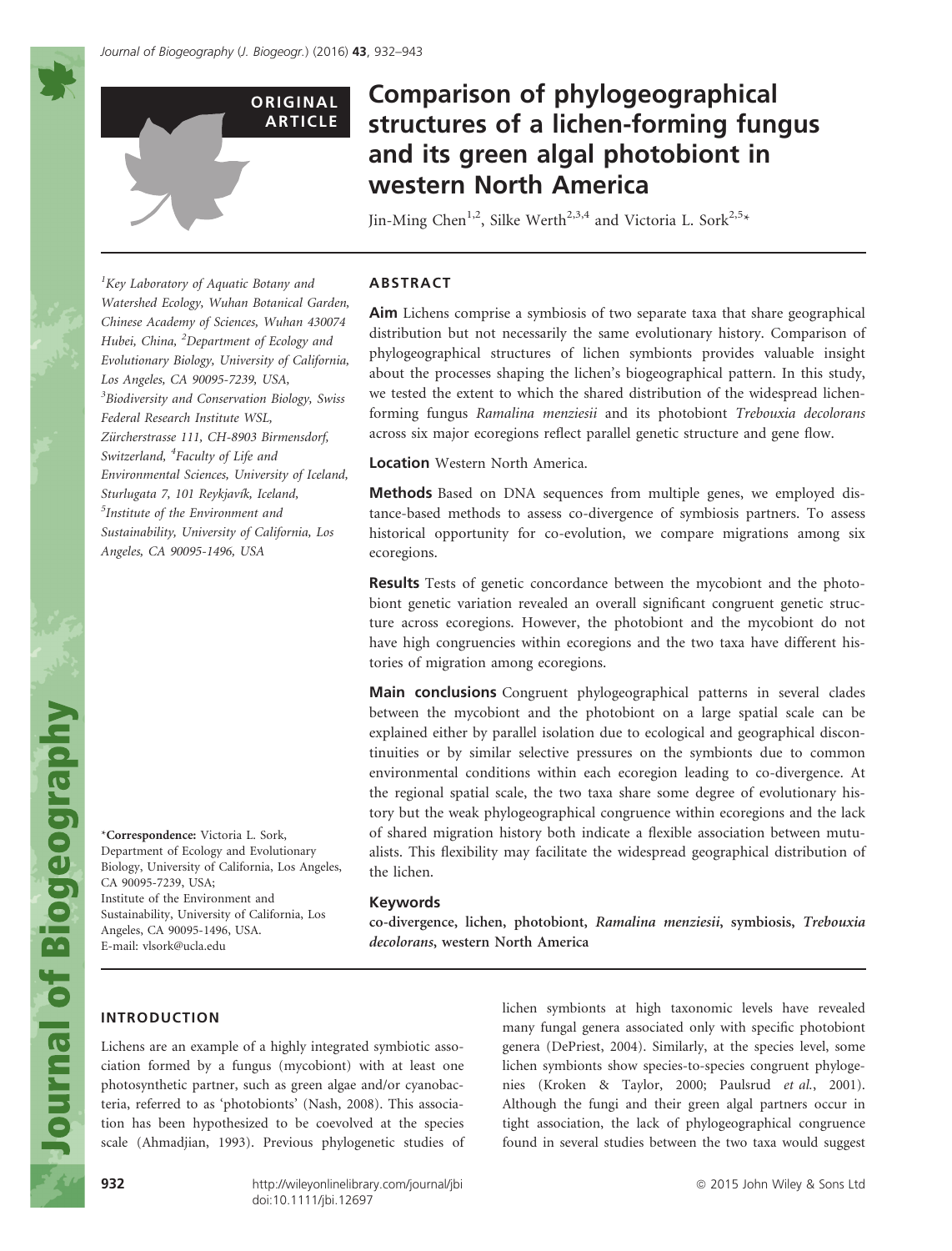low specificity at the intra-species level (Guzow-Krzeminska, 2006; Piercey-Normore, 2006). Yet, because the two symbionts must have some degree of compatibility to become a lichen and the two mutualists share a common geographical distribution, individuals or populations of each partner species must specialize on the other to some extent and that degree of specialization will shape the geographical range of the lichen.

To understand the extent of intraspecific co-evolution between lichen symbionts, we need to assess the degree of co-phylogeographical structure, that is, the geographical concordance between genealogies across multiple co-distributed species and the degree of shared migratory history (Fernández-Mendoza et al., 2011; Werth, 2011; Widmer et al., 2012). It appears that the greatest likelihood for co-evolution in lichen symbionts will occur when the two taxa are co-dispersed (Büdel & Scheidegger, 1996; Bongaerts et al., 2010). Nonetheless, some degree of co-evolution might be possible for symbionts that are dispersed independently because they share niches and spatial distributions and many lichen fungi associate with only a small spectrum of algal clades and strains (Buckley et al., 2014). Phylogeographical congruence may reflect co-evolution or it may simply be due to common geographical or ecological barriers subjecting both symbionts to the parallel actions of genetic differentiation. For example, two symbionts could show co-divergence when the population of one symbiont splits at the same time as that of its partner's population (Parker & Spoerke, 1998; Althoff & Thompson, 1999; Thompson & Cunningham, 2002; de Vienne et al., 2013). Unique local or regional environmental conditions can create selection pressures that favour parallel specialization and possible selection against non-local genotypes, thus leading to congruent genetic structure of both symbionts (Werth, 2010; Werth & Sork, 2010; del Campo et al., 2013; Rodelo-Urrego et al., 2013; Buckley et al., 2014). In addition, historical climatic oscillations, such as those during the Quaternary (Comes & Kadereit, 1998; Hewitt, 2004), could result in co-migration to new sites with suitable environmental conditions (Taberlet et al., 1998; Arbogast & Kenagy, 2001; Soltis et al., 2006).

Here, we study Ramalina menziesii Taylor (Ramalinaceae), a common, epiphytic lichen found in coastal western North America ranging from Baja California in Mexico to southeastern Alaska (Rundel, 1974). These localities can be grouped into six major ecogeographical regions (ecoregions), which are defined by climate, physical landscape features and vegetation, for example, fog desert (BI) and coastal chaparral (BC) in Baja California, Mexico; inland California oak savanna (CS) and deciduous woodland habitats (CN); coastal California chaparral (CC), and coastal coniferous forest ranging throughout the Pacific Northwest of North America (PN) (Sork & Werth, 2014). The reproductive strategy of the lichen-forming fungus R. menziesii is primarily sexual, mediated by fungal ascospores, with negligible vegetative reproduction (Werth & Sork, 2008, 2014). A previous phylogeographical study on the lichen-forming fungus R.

menziesii showed that the phylogeographical structure is highly structured and is concordant with some of six major ecoregions in western North America (Sork & Werth, 2014). Moreover, a population genetic study on the photobiont of this lichen documented significant geographical structure across ecoregions in the Trebouxia photobionts, which were dominated by one green alga related to Trebouxia decolorans Ahmadjian (Werth & Sork, 2014). In fact, 94% of the lichens sampled were associated with T. decolorans while 6% were associated with strains related to T. jamesii (Hildreth & Ahmadjian) Gärtner in restricted regions of the southern part of the species range (Werth & Sork, 2014). Thus, some local populations of the fungus exhibit some flexibility in its association with species of Trebouxia.

The overall goal of this study is to assess the extent to which the lichen-forming fungus R. menziesii and its main photobiont T. decolorans share common intra-specific genetic structures and migration histories. The mycobiont and the photobiont have been studied separately (Sork & Werth, 2014; Werth & Sork, 2014), but we have not yet directly tested the extent of their co-evolution. Many studies have used phylogeographical comparisons to understand evolutionary processes of multiple species sharing the same geographical distribution (e.g. Poelchau & Hamrick, 2013) or even sharing the same geography and host plant (e.g. Thompson & Rich, 2011). Here, using the algal species that is most widely found in R. menziesii and would have had extensive opportunity for shared evolutionary history, we investigate different types of evidence at decreasing geographical and temporal scales. First, to test for co-diversification at the largest spatial scale, we compare the phylogeographical structure of the two symbiotic species so that we can determine the extent to which specific clades of the mycobionts and the photobionts associate with each other, whether such associations show congruence within each ecoregion, or whether their phylogeographical structures are completely independent. Second, to determine whether the two taxa share similar histories of migration among ecoregions, we compare directional pairwise migration among the six ecoregions for each symbiont.

#### MATERIALS AND METHODS

#### Sampling and DNA sequence data

DNA sequences from the mycobiont (R. menziesii) and the photobiont (T. decolorans) used in this study were constructed from 226 R. menziesii lichen thalli sampled from 73 sampling localities out of a larger data set described elsewhere (Sork & Werth, 2014; Werth & Sork, 2014; see Fig. 1; see Appendix S1: Table S1 in Supporting Information). The predominant and widespread photobiont T. decolorans cooccurred with the mycobiont R. menziesii in each of the sampled localities, while the other photobiont, T. jamesii, found in only a limited part of the lichen's range (Werth & Sork, 2014), will not be included in these analyses.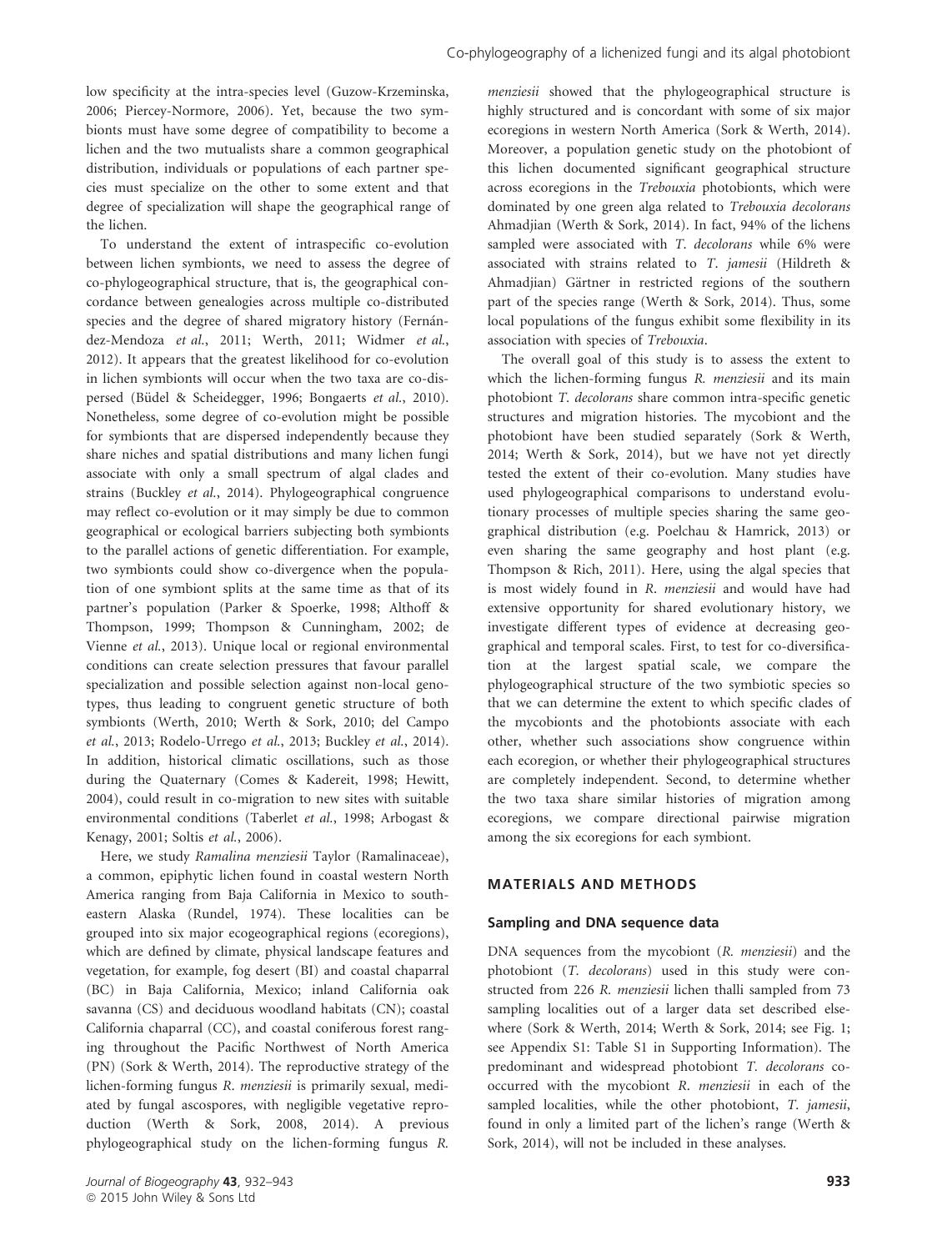

Figure 1 Map of collecting sites for western North American lace lichen, Ramalina menziesii. Populations from the same ecoregion are shown in the same color. BI: Baja California inland region; BC: Baja California coastal region; CC: California coastal region; CS: southern California inland region; CN: northern California inland region; PN: Pacific Northwest region. Note that one locality from BC is hidden and that due to scaling of the coloured circles, the inland locations of BI do not seem inland.

DNA sequences for the mycobionts comprised four nuclear genes: betatubulin (bet), elongation factor 1- $\alpha$  (efa), glyceraldehyde 3-phosphate dehydrogenase (gpd), and an unidentified locus similar (e-score  $5 \times 10$ -117) to glycine dehydrogenase (uid) (Werth & Sork, 2008). For the algal photobionts, we used the internal transcribed spacer region of the nuclear ribosomal DNA (ITS) and the chloroplast rbcL gene (ribulose-1,5-bisphosphate carboxylase oxygenase, RuBisCO). DNA extraction, PCR amplification and sequencing of four nuclear genes of the mycobiont R. menziesii and the ITS and rbcL regions of the photobiont T. decolorans have been previously described in Sork & Werth (2014) and Werth & Sork (2008, 2010, 2014).

The sequences of four nuclear genes (bet, efa, gpd and uid) of the mycobiont R. menziesii and the ITS and rbcL sequences of the photobiont T. decolorans were aligned independently using the program Clustal W (Thompson et al., 1994) and then adjusted manually. Gaps and missing data for the photobiont's ITS region and the mycobiont's nuclear genes were removed in subsequent analyses. The photobiont rbcL locus had no gaps or missing data. Haplotypes of the mycobiont and the photobiont were determined from nucleotide substitutions of the combined and aligned sequences.

#### Analyses of population structure

To infer the population genetic structure of the mycobiont R. menziesii and the photobiont T. decolorans in western North America, previous studies based on larger data sets analysed the molecular variance among the six ecoregions (BC, BI, CS, CC, CN and PN) (Sork & Werth, 2014; Werth & Sork, 2014). In the present study, we repeated the analyses of molecular variance (AMOVA) using Arlequin 3.1 (Excoffier et al., 2006) to estimate genetic structure among the six ecoregions for the reduced data set and to ensure we obtained similar patterns to our earlier work. To facilitate comparison among subpopulations within ecoregions, we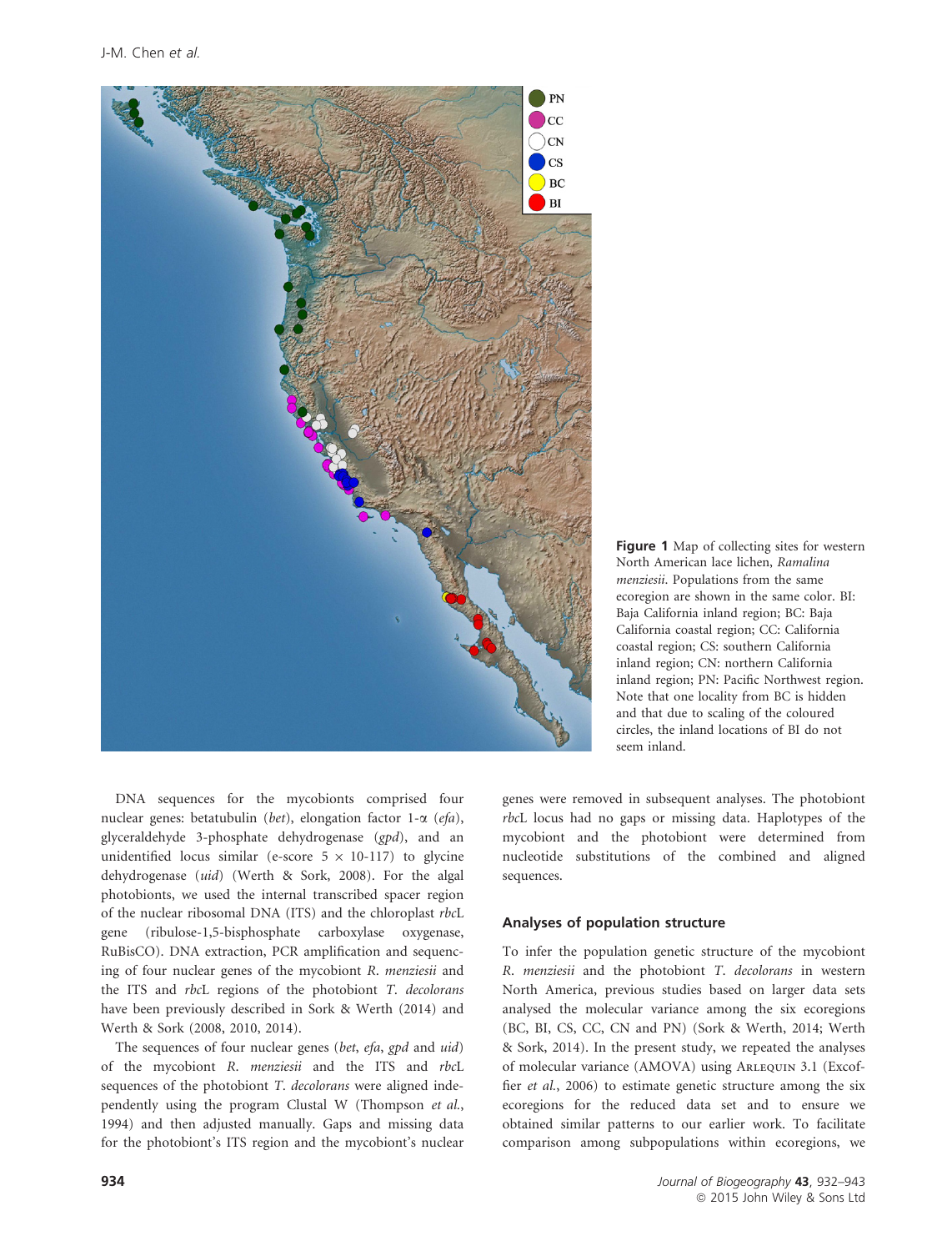created subpopulations by pooling individuals from proximal localities within a 200 km distance threshold, which occupy similar habitats, and which are not separated by topographical barriers. This yielded a total of 21 subpopulations with 6-18 individuals per subpopulation (except for one subpopulation in the BC ecoregion with only two individuals) and 3-5 subpopulations per ecoregion (ecoregion BC only consisted of one subpopulation). Significance of variance components was tested using 10,000 permutations.

To infer the phylogeographical pattern of the mycobiont R. menziesii and the photobiont T. decolorans in western North America, Sork & Werth (2014) and Werth & Sork (2014) studied the phylogenies of the symbionts based on larger data sets. In the present study, to test whether the symbionts showed parallel phylogenies, we also performed a Bayesian phylogenetic analysis of both the reduced mycobiont and the photobiont sequence data sets using MrBayes 3.1.2 (Huelsenbeck & Ronquist, 2005) (see the detailed methods and additional references in Appendix S2).

#### Tests of co-divergence

To test whether the photobiont T. decolorans and the mycobiont R. menziesii exhibited co-divergence, we used the distance-based methods through the CopyCAT program (Meier-Kolthoff et al., 2007), which incorporates a wrapper for the programs AxPARAFIT and AxPCOORDS (Stamatakis et al., 2007). The AxPcoords is a procedure that converts distance matrices into principal coordinate matrices, and AxParaFit is a permutation procedure that uses distance matrices to test for congruence between host and parasite phylogenies (Stamatakis et al., 2007). The distance-based method has an advantage over tree-based methods because it can accommodate uncertainty in tree topologies. In this study, genetic distance matrices for the photobiont and the mycobiont were derived from pairwise genetic distances between localities based on Kimura's two-parameter model (Kimura, 1980) calculated using the program Mega 3.1 (Kumar et al., 2004). For each symbiont, pairwise genetic distances between individuals collected from the same locality were averaged. Statistical significance of the co-divergence was evaluated using CopyCat program by performing 9999 permutations. We considered a significant ( $P < 0.01$ ) contribution to the overall level of congruence between the topologies, under both the ParaFitLink1 and ParaFitLink2 statistics (Legendre et al., 2002).

#### Test of co-migration among ecoregions

To test for co-migration among the mycobiont R. menziesii and its photobiont T. decolorans, we used the coalescent software Migrate-n 3.5.1 (Beerli & Palczewski, 2010) and obtained Bayesian nonequilibrium estimates of effective population sizes and bidirectional rates of migration among ecoregions (BC, BI, CC, CS, CN and PN). For the mycobiont R. menziesii, Migrate-n was run on separately for each

locus and then the parameters were estimated jointly. To ensure a consistent interpretation of migrate output in the northern ecoregion analyses, we conducted multiple runs – some with all samples, and others using different randomly selected subsamples. In one set of runs, we randomly selected 60 individuals per three ecoregions and all 58 individuals for the fourth. In another set of runs, we randomly selected 100 individuals per three ecoregions and used all individuals in the fourth, which contained fewer individuals. We report the results using all of the samples for both the northern ecoregion and the southern ecoregion models because the findings were qualitatively the same, regardless of sample sizes. For the photobiont T. decolorans, MIGRATE-N was run separately on the ITS data set and rbcL data set. Because Migrate-n does not allow for recombination within a locus, which may cause an over-estimation of variability leading to biased parameter estimates (Beerli & Palczewski, 2010), we determined the longest non-recombining block of DNA sequence of each locus for both the mycobiont R. menziesii and the photobiont T. decolorans with the PERL SCRIPT IMGC (Woerner et al., 2007) (see Appendix S1: Table S2). All analyses of Migrate-n were based on the non-recombined blocks of sequence data. MIGRATE-N was run with ten replicates to estimate migration rates among ecoregions (all parameters free to vary) with one long Markov chain Monte Carlo (MCMC) chain and a long increment of 100 and 5000 samples after a burn-in of 1,000,000 steps in the chain. Starting parameters for population size  $\theta$  and migration rates  $(M)$ were inferred from  $F_{ST}$  values; mutation rate modifiers were deduced from the data using Watterson's  $\theta$ . A uniform prior on  $\theta$  was assumed with a minimum of 0, a maximum of 0.1 and a  $\Delta$  of 0.01. The bidirectional gene flow (Nm) among ecoregions were estimated according to the formula  $Nm = \theta \times M/x$  (Beerli & Palczewski, 2010), where x is the inheritance parameter ( $x = 4$  for nuclear data and  $x = 1$  for chloroplast data in our estimations). For the migration rate, we used a uniform prior (minimum 0; maximum 1000;  $\Delta$ 100). The MCMC chain was run using a heating scheme with the temperatures 1.0, 1.5, 3.0 and 1,000,000, allowing swapping of chains.

#### RESULTS

#### Haplotype distribution

From the 226 sequences of each of the aligned nuclear genes (bet: 810 bp, efa: 486 bp, gpd: 586 bp, and uid: 789 bp; excluding gaps and missing data) of the mycobiont R. menziesii, we found 15 haplotypes in bet, 43 in efa, 18 in gpd and 39 in uid, yielding a total of 151 haplotypes using the combination of all four loci. Most of the identified four-locus haplotypes (124; 82%) were unique to a particular locality and only 27 haplotypes were found in two or more localities. Among the widely distributed haplotypes, only 11 were shared among ecoregions (see Appendix S1: Table S3).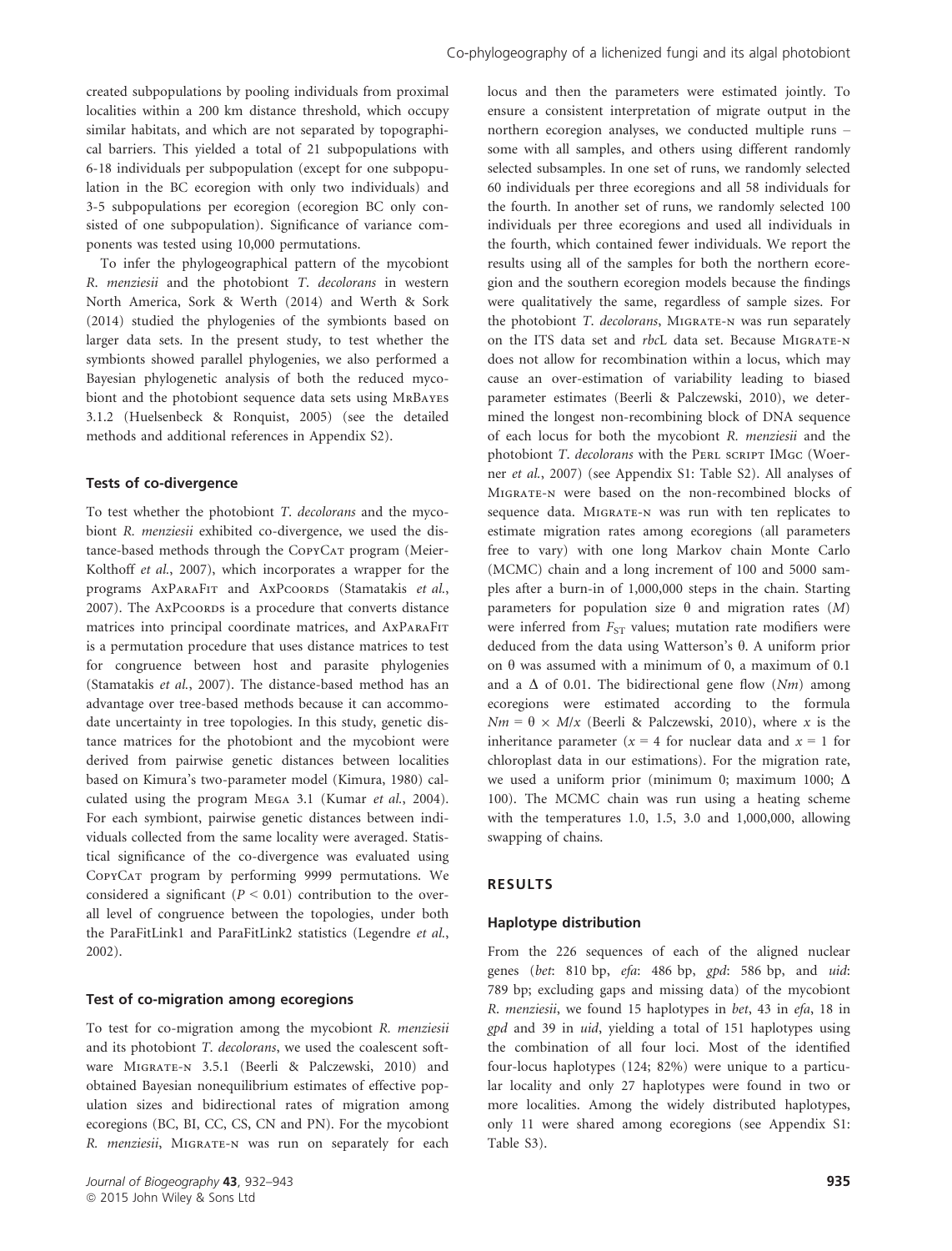For the photobiont T. decolorans, the length after multiple alignments of the combined ITS and rbcL sequences was 1,209 bp (ITS: 615/569 bp, rbcL: 594/594 bp; numbers refer to the number of sites including/excluding gaps and missing data). In total, 58 haplotypes (ITS: 49 haplotypes, rbcL: 17 haplotypes) were identified from these combined ITS and rbcL sequences (excluding gaps and missing data). Among the 58 identified haplotypes based on the combined ITS and rbcL sequence data set, 37 haplotypes were unique to a locality. The remaining 21 haplotypes were found widely distributed in two or more localities and most of them (12 haplotypes) were shared among ecoregions (one haplotype was widely distributed across the six ecoregions) (see Appendix S1: Table S3).

Among the 58 photobiont two-locus haplotypes and 151 mycobiont four-locus haplotypes, 24 photobiont haplotypes (41%) were shared by two or more mycobiont haplotypes forming different lichen individuals (i.e. one photobiont haplotype associated with many mycobiont haplotypes). Seventeen of 151 mycobiont haplotypes (11%) associated with more than one photobiont haplotype (i.e. one mycobiont haplotype was found in association with several photobiont haplotypes). Only 17 of the photobiont and mycobiont haplotypes represented specific one-to-one associations.

#### Genetic structure analyses

In the photobiont T. decolorans, based on the ITS data set, the hierarchical AMOVA revealed significant structure among ecoregions ( $F_{CT} = 0.4134$ ) and among subpopulations within

ecoregions ( $F_{SC}$  = 0.2370); in the nonhierarchical AMOVA model, we estimated  $F_{ST} = 0.5229$  (Table 1A). Based on *rbcL* data set, the hierarchical AMOVA revealed significant structure among ecoregions ( $F_{CT} = 0.3245$ ) and among subpopulations within ecoregions ( $F_{SC} = 0.2021$ ); in the nonhierarchical AMOVA model, the  $F_{ST}$  value was estimated to be 0.4335 (Table 1A). In the mycobiont R. menziesii, the hierarchical AMOVA revealed significant genetic structure among ecoregions ( $F_{CT} = 0.6479$ ) and much less structure among subpopulations within ecoregions  $(F_{SC} = 0.1101)$ . The nonhierarchical genetic structure among subpopulation yielded  $F_{ST}$  = 0.6530 (Table 1B).

Our phylogeny reconstructions revealed that both the mycobiont and the photobiont included at least three phylogenetic clades: in inland California (CS and CN ecoregions), California coast and Pacific Northwest region (CC and PN ecoregions), and Baja California inland (BI ecoregion) (see Appendix S2: Figs. S1 and S2).

#### Analyses of co-divergence

Global tests of co-phylogeny using AxParaFit implemented in the program CopyCAT resulted in rejection of random association between the mycobiont R. menziesii and the photobiont T. decolorans (ParaFitGlobal =  $0.00005$ ,  $P = 0.0010$ ). However, tests of location links indicated that not all mycobiont-photobiont associations contribute to the global fit between the two data sets. The results show that a total of 27 out of 73 associations were significantly associated (see Appendix S1: Table S4). The significant associations mostly

Table 1 Analysis of molecular variance (AMOVA) for subpopulations of photobiont Trebouxia decolorans (A) and mycobiont Ramalina menziesii (B). The table gives the source of variance, the degrees of freedom (d.f.), the sum of squares (SSD), the variance component (Var.) and the percentage of variance (%), as well as F-statistics for differentiation among ecoregions ( $F_{CT}$ ), among subpopulations within ecoregion ( $F_{SC}$ ), and among all subpopulations ( $F_{ST}$ ). All *F*-statistics were significant ( $P < 0.001$ ).

| Source of variation<br>d.f.<br>SSD<br>Var.<br>$\%$<br>F-statistic                    |        |  |
|--------------------------------------------------------------------------------------|--------|--|
| a. ITS data set                                                                      |        |  |
| 5<br>688.38<br>3.342<br>41.34<br>$F_{\rm CT}$<br>Among ecoregions                    | 0.4134 |  |
| Among subpopulations within ecoregions<br>15<br>230.49<br>1.125<br>13.90<br>$F_{SC}$ | 0.2370 |  |
| Within subpopulations<br>3.618<br>44.76<br>205<br>741.73                             |        |  |
| Among subpopulations<br>20<br>918.87<br>3.965<br>52.29<br>$F_{ST}$                   | 0.5229 |  |
| Among individuals within subpopulations<br>205<br>3.618<br>741.73<br>47.71           |        |  |
| b. <i>rbcl.</i> data set                                                             |        |  |
| 5<br>51.32<br>0.240<br>Among ecoregions<br>32.45<br>$F_{\rm CT}$                     | 0.3245 |  |
| Among subpopulations within ecoregions<br>15<br>21.84<br>0.101<br>13.65<br>$F_{SC}$  | 0.2021 |  |
| Within subpopulations<br>205<br>81.79<br>0.399<br>53.90                              |        |  |
| Among subpopulations<br>20<br>73.16<br>43.35<br>0.305<br>$F_{ST}$                    | 0.4335 |  |
| Among individuals within subpopulations<br>205<br>81.79<br>0.399<br>56.65            |        |  |
| B. Mycobiont                                                                         |        |  |
| Source of variation<br>d.f.<br><b>SSD</b><br>$\%$<br>F-statistic<br>Var.             |        |  |
| 5<br>Among ecoregions<br>1280.17<br>6.834<br>64.79<br>$F_{CT}$                       | 0.6479 |  |
| Among subpopulations within ecoregions<br>15<br>113.67<br>0.409<br>3.88<br>$F_{SC}$  | 0.1101 |  |
| Within subpopulations<br>205<br>677.47<br>3.305<br>31.33                             |        |  |
| Among subpopulations<br>20<br>1393.85<br>6.219<br>65.30<br>$F_{ST}$                  | 0.6530 |  |
| Among individuals within subpopulations<br>205<br>677.47<br>3.305<br>34.70           |        |  |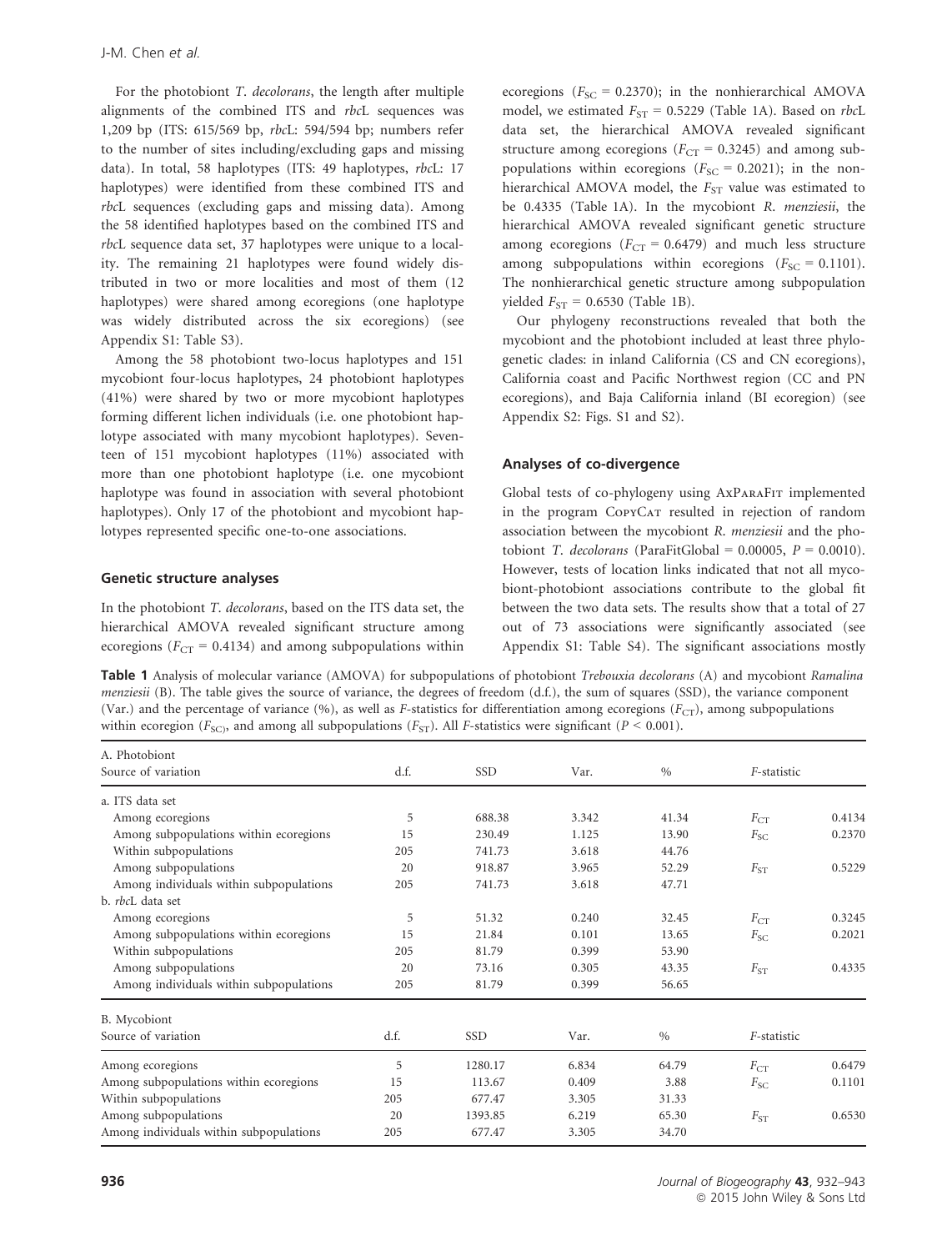occurred in localities from ecoregions of BI (eight localities), CC (14 localities) and PN (five localities). We found no significant associations in the three ecoregions of BC, CS and CN (see Appendix S1: Table S4).

#### Comparative analysis of migration patterns

For the mycobiont R. menziesii, our analysis with MIGRATEn indicated that migration among ecoregions was uneven (Table 2). In the northern ecoregion analysis, the mean values of the effective number of migrants were small for most pairs of populations. Three pairs of populations showed high rates of migration (Table 2A): migration from the PN ecoregion into the adjacent California ecoregion ( $Nm = 6.7$ ); from CN ecoregion into the CS ecoregion ( $Nm = 22.5$ ); and from the CC ecoregion into the CS ecoregion  $(Nm = 8.0)$ . Our overall model found no gene exchange between California and Baja California populations (data not shown) and negligible gene exchange among three adjacent southern ecoregions in California and Baja California (Table 2B), where the lower 2.5% of the posterior distribution overlapped with zero migration. Thus, substantial gene movement is mainly directed towards the CC and CS ecoregions (Fig. 2a).

The migration pathways of the photobiont T. decolorans among the six ecoregions differed from that of the mycobiont R. menziesii (Fig. 2). Based on the ITS data set, considerable levels of gene flow were inferred among the Baja California coastal ecoregion BC and the California coastal ecoregion CC, the BC and the California inland ecoregion CS and CN, and the BC and the Baja California inland ecoregion BI; the migration was bidirectional between BC and CS; there was negligible gene flow between the coastal ecoregions PN and CC, considering the lower 2.5% of the posterior distribution overlapped with zero migration (Fig. 2b; Table 3). Based on the rbcL data set, considerable levels of gene flow were inferred from the California inland ecoregions CN, CS and

the California coastal ecoregion CC to the Baja California coastal ecoregion BC (Fig. 2c; Table 3).

#### **DISCUSSION**

In this comparative study, of the mycobiont R. menziesii, and its predominant photobiont T. decolorans, we found evidence that indicates some degree of co-evolution but we also find evidence that explains why tight co-evolution was unlikely. On the one hand, our findings demonstrate co-phylogeographical structure across the lichen's range in coastal western North America: the large proportion of genetic variation resided among ecoregions in both mycobiont and photobiont and each symbiont included at least three congruent phylogenetic clades. Tests of concordance between mycobiont and photobiont genetic variation also revealed an overall congruent genetic structure: the mycobiont and the photobiont genetic distance matrices were significantly associated at large spatial scales. On the other hand, we did not observe specialized associations between haplotypes, but instead observed low fungal specificity. For example, the mycobiont R. menziesii formed different associations with multiple algal genotypes. Moreover, migration patterns among ecoregions differed among symbionts. Thus, despite the large-scale congruence in genetic structure that would create an opportunity for local selection pressures by each symbiont for mutual or even unilateral specialization that would enhance the symbiosis, the symbiotic relationship is very generalized at the haplotype level. Below we discuss the evidence and consequences of this type of symbiotic association.

## High clade-level specificity of the lichen-forming fungus

Previously, it was shown that the mycobiont specializes mainly on one predominant species of Trebouxia (Werth &

**Table 2** MIGRATE-N Bayesian means of effective population size ( $\theta$ ) and bidirectional gene flow (Nm) among ecoregions using average on sequences of four fungal nuclear genes in the western North American lace lichen, Ramalina menziesii. Numbers in parentheses are estimates associated with lower 2.5% and upper 97.5% of the posterior distribution.

| A. Four northern ecoregions  |          |                                |                                |                 |             |  |  |  |  |  |
|------------------------------|----------|--------------------------------|--------------------------------|-----------------|-------------|--|--|--|--|--|
|                              |          | $Nm$ into recipient population |                                |                 |             |  |  |  |  |  |
| Source population            | $\theta$ | CC                             | CN                             | <b>CS</b>       | <b>PN</b>   |  |  |  |  |  |
| CC                           | 0.0395   |                                | 0.7(0,4.6)                     | 8.0(0.1, 18.4)  | 1.1(0, 9.0) |  |  |  |  |  |
| CN                           | 0.0183   | 1.4(0, 10.8)                   |                                | 22.5(0.4, 51.6) | 0.5(0, 3.6) |  |  |  |  |  |
| CS                           | 0.0345   | 1.1(0, 9.5)                    | 1.1(0,11.1)                    |                 | 0.6(0, 3.9) |  |  |  |  |  |
| PN                           | 0.0220   | 6.7(0.3, 39.2)                 | 0.5(0, 3.8)                    | 4.5(0, 11.6)    |             |  |  |  |  |  |
| B. Three southern ecoregions |          |                                |                                |                 |             |  |  |  |  |  |
|                              |          |                                | $Nm$ into recipient population |                 |             |  |  |  |  |  |
| Source population            | $\theta$ |                                | <b>CS</b>                      | BC              | BI          |  |  |  |  |  |
| CS                           | 0.0390   |                                |                                | 1.5(0, 7.5)     | 0.3(0, 2.8) |  |  |  |  |  |
| BC                           | 0.0073   |                                | 0.7(0, 3.7)                    |                 | 0.4(0, 3.1) |  |  |  |  |  |
| BI                           | 0.0065   |                                | 0.4(0, 3.0)                    | 0.6(0, 3.8)     |             |  |  |  |  |  |
|                              |          |                                |                                |                 |             |  |  |  |  |  |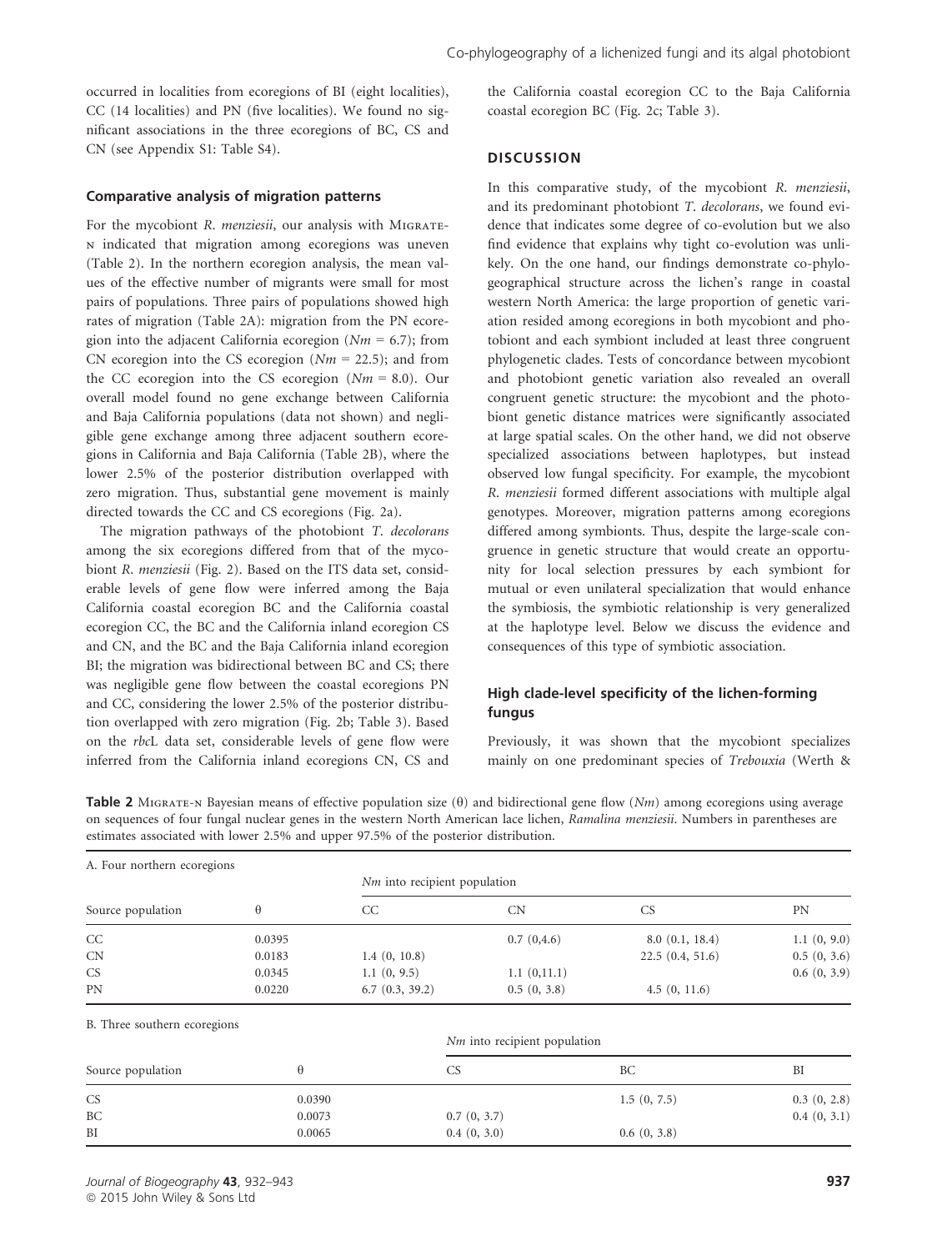

Figure 2 Diagram of distinctly high inter-region migration, based on bi-directional analysis in MIGRATE-N (Beerli & Palczewski, 2010). Arrows represent gene flow (Nm) estimates within 2.5% and 97.5% confidence interval. a: Migration among six ecoregions of the lichen-forming fungus, Ramalina menziesii; b: Migration among six ecoregions of the green algal photobiont, Trebouxia decolorans, based on ITS sequences; c: Migration among six ecoregions of the green algal photobiont, T. decolorans, based on rbcL sequences.

| Table 3 MIGRATE-N Bayesian means of effective population size $(\theta)$ and bidirectional gene flow (Nm) among ecoregions using ITS and |
|------------------------------------------------------------------------------------------------------------------------------------------|
| rbcL sequences of the green algal photobionts of <i>Trebouxia decolorans</i> in the western North America. Numbers in parentheses are    |
| estimates associated with lower 2.5% and upper 97.5% of the posterior distribution.                                                      |

| Source population       | $\theta$ | $Nm$ into recipient population |               |                |               |                    |               |  |
|-------------------------|----------|--------------------------------|---------------|----------------|---------------|--------------------|---------------|--|
|                         |          | <b>BC</b>                      | BI            | CC             | CN            | CS.                | <b>PN</b>     |  |
| a. ITS data set         |          |                                |               |                |               |                    |               |  |
| BC                      | 0.0503   |                                | 0.11(0, 0.63) | 3.49(0, 12.12) | 0.15(0, 0.67) | 7.38 (0.32, 24.47) | 1.58(0, 0.98) |  |
| BI                      | 0.0008   | 7.26(0.4, 5.57)                |               | 3.34(0, 11.5)  | 0.14(0, 0.79) | 5.16(0, 20.78)     | 1.34(0, 6.06) |  |
| CC                      | 0.0270   | 6.43(0.42, 5.47)               | 0.1(0, 0.63)  |                | 0.15(0, 0.81) | 8.82 (0.32, 24.88) | 1.52(0, 8.36) |  |
| CN                      | 0.0013   | 7.86 (0.57, 5.58)              | 0.11(0, 0.65) | 4.53(0, 12.13) |               | 8.22 (0.67, 24.88) | 1.76(0, 8.52) |  |
| CS <sub></sub>          | 0.0575   | 6.26(0.33, 0.15)               | 0.11(0, 0.65) | 3.5(0, 12.03)  | 0.15(0, 0.78) |                    | 1.47(0, 7.52) |  |
| <b>PN</b>               | 0.0132   | 5.6(0, 4.85)                   | 0.09(0, 0.53) | 3.86(0, 12.13) | 0.16(0, 0.80) | 8.89 (0, 24.88)    |               |  |
| b. <i>rbcL</i> data set |          |                                |               |                |               |                    |               |  |
| BC                      | 0.0511   |                                | 0.14(0, 0.65) | 0.21(0, 0.99)  | 0.13(0, 0.66) | 0.1(0, 0.56)       | 0.19(0, 1.01) |  |
| BI                      | 0.0009   | 6.25(0, 3.1)                   |               | 0.19(0, 0.99)  | 0.12(0, 0.66) | 0.09(0, 0.58)      | 0.11(0, 0.85) |  |
| CC                      | 0.0016   | 6.32(0.1, 19.28)               | 0.13(0, 0.65) |                | 1.48(0, 0.77) | 0.11(0, 0.58)      | 0.16(0, 0.85) |  |
| CN                      | 0.0012   | 6.6(0.25, 19.3)                | 0.09(0, 0.56) | 0.18(0, 0.82)  |               | 0.14(0, 0.67)      | 0.17(0, 1.02) |  |
| CS <sub></sub>          | 0.0009   | 6.4(0.14, 18.66)               | 0.09(0, 0.54) | 0.18(0, 0.91)  | 2.05(0, 0.77) |                    | 0.20(0, 1.01) |  |
| <b>PN</b>               | 0.0013   | 4.8(0, 16.69)                  | 0.09(0, 0.54) | 0.17(0, 0.89)  | 1.64(0, 0.77) | 0.11(0, 0.59)      |               |  |

Sork, 2014), but here we examine specialization within the species and find little evidence. The lack of any congruence at the level of haplotype may be expected given that the fungus reproduces sexually and ascospores take up local photobionts after dispersal (Werth & Sork, 2008). However, if the two taxa specialized on local genetic strains, then we would find some degree of congruence among clades even at neutral loci. The incongruence indicates a lack of discrimination by the fungus for specific genetic strains of the photobiont as long as it is the right species, which would allow the lichen to associate with a locally adapted photobiont genetic strain and thus persist even when the fungus disperses to new environmental conditions (Romeike et al., 2002; Piercey-Normore, 2006; Wolfe & Pringle, 2011; Werth & Sork,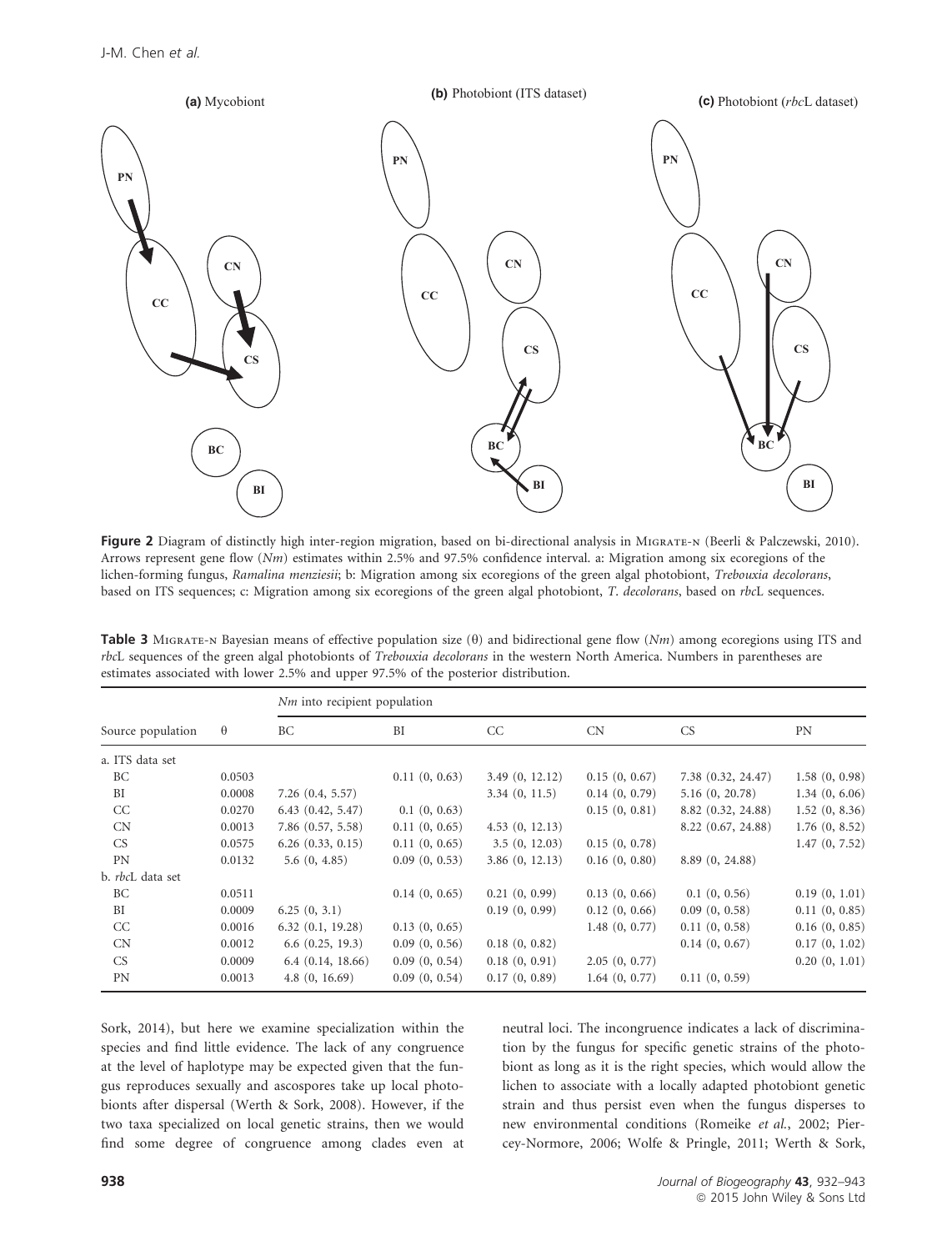2014). Across environments, it would be beneficial to switch to a different genotype of alga (Piercey-Normore, 2006). Thus, these non-specific associations among haplotypes may promote novel combinations of fungi and algae and create the opportunity for adaptation to new conditions (Wornik & Grube, 2010; Wolfe & Pringle, 2011). Following the initial contacts and establishment, site-specific selective forces would retain the successful thalli and remove unfit symbiotic combinations (Yahr et al., 2006). For example, Yahr et al. (2006) found no overall associations between the lichenized fungus Cladonia subtenuis and its associated Asterochloris algae across a broad geographical range, but they did find that one fungal clade was associated with only one algal clade. Thus, the lack of complete specialization does not necessarily lead to an overall lack of specificity.

The geographical patterns of the genetic variations found in current and previous studies (Sork & Werth, 2014; Werth & Sork, 2014) indicate that R. menziesii is an example of local clade-level specificity of a lichen-forming fungus. The phylogenetic trees of the mycobiont and photobiont haplotypes showed several distinct genetic clusters corresponding to different ecoregions, for example, fog desert in Baja California, Mexico (ecoregion: BI), and inland California oak savanna and oak woodland habitats (ecoregions: CS and CN). In addition, some distinct clusters were found in two ecoregions (e.g. CC and PN). In this study, the tests of codivergence between mycobionts and photobionts among different localities using genetic distance-based methods revealed that most of the significant congruence among symbiont haplotypes occurred within the ecoregions of BI, CC and PN, but not within the CS and CN ecoregions. Thus, ecological conditions common to BI, CC, and PN may have influenced the distribution of symbiont haplotypes in the mycobiont R. menziesii, suggesting that the phylogeographical congruence observed results from the joint selective environment of the two taxa rather than their specialization in symbiosis.

We propose that the reason we observe common phylogeographical patterns at a large spatial scale is that parallel long-term population persistence and isolation promote concordant patterns and local adaptation. For example, such patterns have been found among an epiphytic lichen-forming fungus Lobaria pulmonaria and its photobiont Dictyochloropsis reticulata in European glacial refugia (Widmer et al., 2012). Similarly, we observed genetic structure among clades in both the mycobionts and the photobionts of the lichen R. menziesii, which is consistent with multiple ancient lineages in the mycobiont that could have evolved in separate refugia across western North America (Sork & Werth, 2014). In addition, the large spatial scale might result in limited availability of one or both partners relative to the other, which could also drive patterns in phylogenetic congruence (Buckley et al., 2014). This pattern has been evidenced by examples from comparative phylogenetic studies in Ramalina (Buckley et al., 2014) and in Caloplaca (Vargas Castillo & Beck, 2012). Spatial scales might also be important for explaining the co-phylogeographical structure revealed in this study. For example, in our case, we found an overall significant congruent genetic structure occurred in the mycotbiont R. menziesii and its photobiont T. decolorans on a large spatial scale (e.g. across the ecoregions) in western North America, but not on a small spatial scale (e.g. within ecoregions).

Symbiont co-dispersal, the vertical transmission of the mycobiont and the photobiont, is another mechanism that could create similar phylogeographical structures. In most clonally reproducing lichens, asexual propagules are often specialized structures that facilitate the co-dispersal of the mycobiont and the photobiont (Büdel & Scheidegger, 1996), resulting in the vertical transmission of the photobiont from one generation to the next. Strictly vertical transmission maintains tight associations between symbionts over generations through co-dispersal and leads to similar genetic structures in symbionts (Bongaerts et al., 2010). For example, congruent genetic structures of symbionts in Cetraria aculeata and Lobaria pulmonaria have been attributed to their mostly vegetative dispersal by thallus fragments that contain both the photobiont and the mycobiont (Werth et al., 2006; Scheidegger & Werth, 2009; Fernández-Mendoza et al., 2011; Dal Grande et al., 2012; Werth & Scheidegger, 2012). However, this mechanism is likely less important in our study system because R. menziesii disperses predominantly (but not exclusively) with fungal spores that need to associate with compatible algae for establishment (Werth & Sork, 2008, 2010). Consistent with a predominantly sexual dispersal mode, we found that one mycobiont haplotype can associate with more than one photobiont haplotype, forming different symbiont associations. This finding implies that horizontal transmission of symbionts was frequent, and that the partners were not co-dispersed. Thus, co-dispersal of symbionts is an unlikely mechanism for the congruent genetic patterns of mycobionts and photobionts of lichen R. menziesii across ecoregions.

## No co-migration between mycobionts and photobionts

Co-migration is a potential mechanism for shaping common phylogeographical structures between two symbiotic taxa, if they were to respond in a similar manner to climate changes across glacial periods. In the previous phylogeographical study of the lichen-forming fungus R. menziesii, Sork & Werth (2014) assessed the migration pattern among the same six ecoregions. Those analyses indicated that the lowest migration was found between populations in BI and BC, the highest rate of migration from populations in PN and CC into CN and CS, whereas populations in CN and CS have intermediate migration rates. In this study, to facilitate a robust test of fungal and algal co-migration, we used subsamples from each ecoregion and found the same pattern for the fungus. We then compared the patterns of fungal migration with those of the photobiont T. decolorans, and found that the two symbionts had different histories of movement. In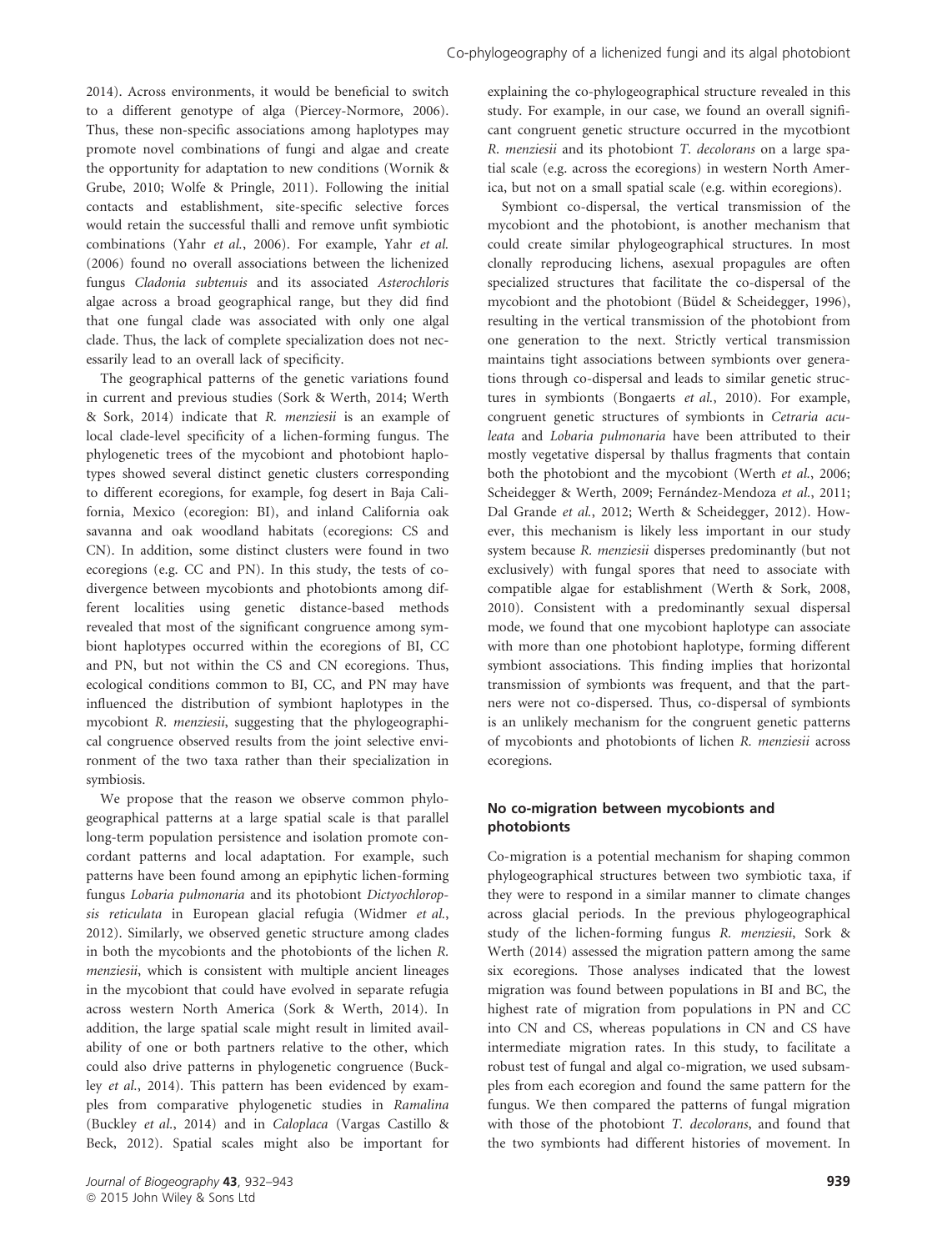fact, they often migrated in opposite directions, which would make co-migration between these two species unlikely.

It is not obvious why the migration patterns of the photobiont T. decolorans and the mycobiont R. menziesii do not coincide more closely, given that they share common habitats and their co-occurring populations should have been impacted in a similar manner by historical climatic oscillations. However, perhaps the two taxa have different environmental requirements for persistence. The lichen-forming fungus R. menziesii requires moist microclimates, as provided by coastal fog, evaporation from water bodies, valley fog and dew, or winter rain (Rundel, 1978; Matthes-Sears et al., 1986). Fog has been suggested to be a major driver of its expansions, contractions, and migrations (Sork & Werth, 2014). In contrast, the green alga T. decolorans that is much more broadly distributed than the lichen-forming fungus R. menziesii, and this suggests that this algal species has very different environmental tolerances. T. decolorans has been reported from several continents and in association with diverse fungal species (Helms et al., 2001; Beck & Mayr, 2012; Werth, 2012; Muggia et al., 2013; Nyati et al., 2013a, b). The wider distributional range and low specificity of T. decolorans imply that this photobiont may have persisted under more diverse environmental conditions and experienced a population history distinct from the mycobiont R. menziesii.

## CONCLUSIONS

This comparative analysis of the phylogeographical structure in the mycobiont R. menziesii and its photobiont T. decolorans in western North America demonstrates that the environment matters at a broad ecogeographical scale but not at the specific haplotype level. The congruent phylogeographical patterns observed at the large scale could be explained by isolation among ecoregions, similar demographic histories within ecoregions, and/or similar selective pressures on the symbionts due to common environmental conditions leading to co-divergence. However, the independent migration histories and lack of specificity at the haplotype level show that sexual reproduction in this fungal species and independent dispersal of the two taxa result in loose associations that may facilitate the wide geographical distribution of this lichen across major ecosystems and climate zones.

#### ACKNOWLEDGEMENTS

We thank Paul Gugger, Ana Albarran Lara, Juan Manuel Peñaloza Ramírez, Stephanie Steele, Pam Thompson, and Keith Gaddis for helpful comments on manuscript drafts. This study received funding in form of a National Geographical Award to VLS and SW; post-doctoral fellowships from the Swiss National Foundation (PBBEA-111207) and the European Commission within FP7 (LICHENOMICS, grant number 302589) to SW; a UCLA Senate research award to VLS; and a Chinese Academy of Sciences (CAS)-UCLA Training Program award to JMC. We acknowledge the University of California Natural Reserve System for access to multiple UC Reserves. Collecting permits were obtained from the following authorities: California State Parks, Oregon State Parks, Washington State Parks, Channel Islands Natl. Park, Point Reyes Natl. Seashore, Olympic Natl. Park, Pacific Rim Natl. Park, Pender Islands Natl. Park, Gwaii Haanas Natl. Park, Baja California Sur & Norte protected and natural areas.

#### **REFERENCES**

- Ahmadjian, V. (1993) The lichen symbiosis. John Wiley and Sons, New York, USA.
- Althoff, D.M. & Thompson, J.N. (1999) Comparative geographical structures of two parasitoid-host interactions. Evolution, 53, 818–825.
- Arbogast, B.S. & Kenagy, G.J. (2001) Comparative phylogeography as an integrative approach to historical biogeography. Journal of Biogeography, 28, 819–825.
- Beck, A. & Mayr, C. (2012) Nitrogen and carbon isotope variability in the green-algal lichen Xanthoria parietina and their implications on mycobiont–photobiont interactions. Ecology and Evolution, 2, 3132–3144.
- Beerli, P. & Palczewski, M. (2010) Unified framework to evaluate panmixia and migration direction among multiple sampling locations. Genetics, 185, 313-326.
- Bongaerts, P., Riginos, C., Ridgway, T., Sampayo, E.M., van Oppen, M.J.H., Englebert, N., Vermeulen, F. & Hoegh-Guldberg, O. (2010) Genetic divergence across habitats in the widespread coral Seriatopora hystrix and its associated Symbiodinium. PLoS ONE, 5, e10871.
- Buckley, H.L., Rafat, A., Ridden, J.D., Cruickshank, R.H., Ridgway, H.J. & Paterson, A.M. (2014) Phylogenetic congruence of lichenized fungi and algae is affected by spatial scale and taxonomic diversity. PeerJ, 2, e573.
- Büdel, B. & Scheidegger, C. (1996) Thallus morphology and anatomy. Lichen biology (ed. by T.H. Nash), pp. 37–64. Cambridge University Press, Cambridge, UK.
- Comes, H.P. & Kadereit, J.W. (1998) The effect of Quaternary climatic changes on plant distribution and evolution. Trends in Plant Science, 3, 432–438.
- Dal Grande, F., Widmer, I., Wagner, H.H. & Scheidegger, C. (2012) Vertical and horizontal photobiont transmission within populations of a lichen symbiosis. Molecular Ecology, 21, 3159–3172.
- de Vienne, D.M., Refregier, G., Lopez-Villavicencio, M., Tellier, A., Hood, M.E. & Giraud, T. (2013) Cospeciation vs host-shift speciation: methods for testing, evidence from natural associations and relation to coevolution. New Phytologist, 198, 347–385.
- del Campo, E.M., Catala, S., Gimeno, J., del Hoyo, A., Martinez-Alberola, F., Casano, L.M., Grube, M. & Barreno, E. (2013) The genetic structure of the cosmopolitan three-partner lichen Ramalina farinacea evidences the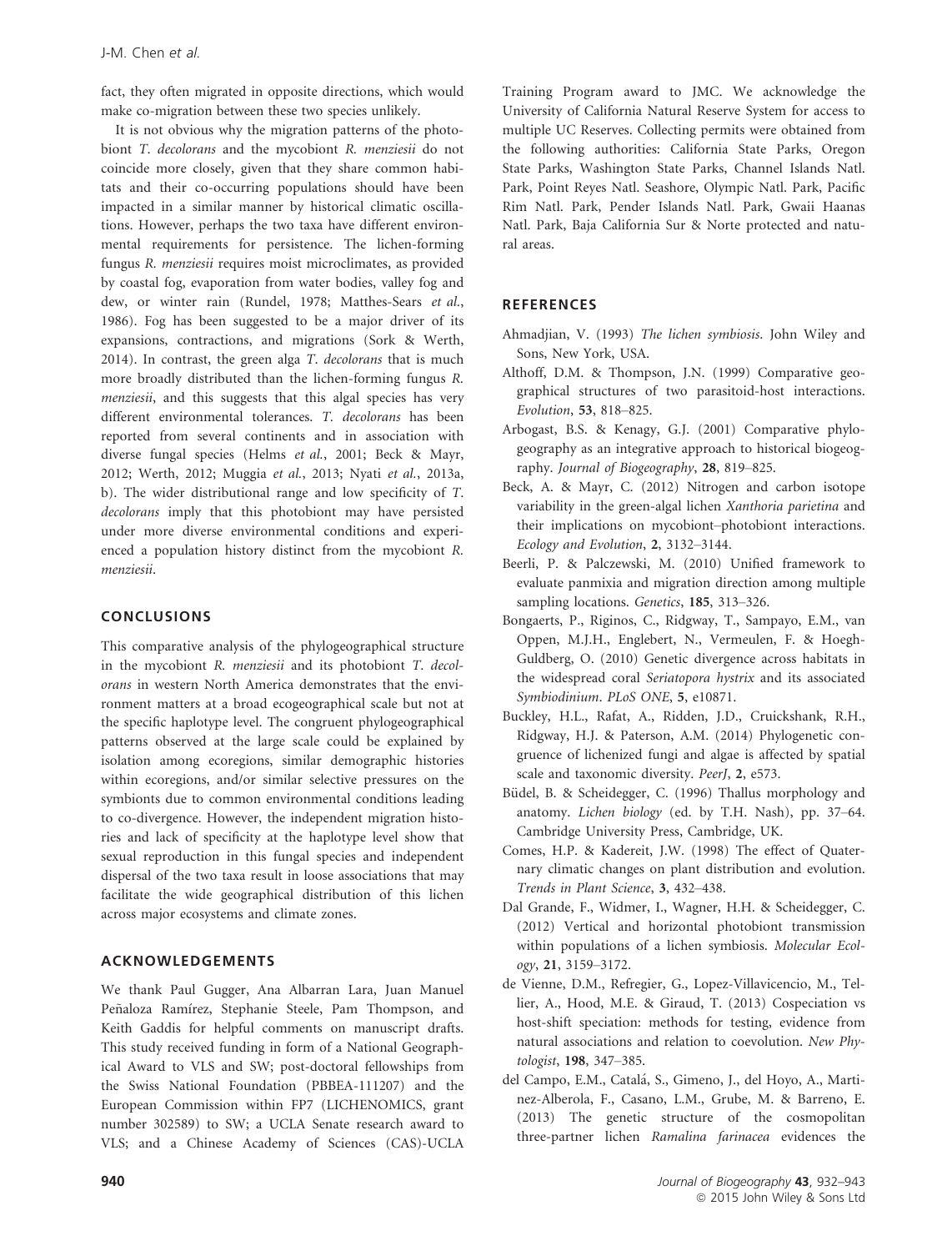concerted diversification of symbionts. FEMS Microbiology Ecology, 83, 310–323.

- DePriest, P.T. (2004) Early molecular investigations of lichen-forming symbionts: 1986–2001. Annual Review in Microbiology, 58, 273–301.
- Excoffier, L., Laval, G. & Schneider, S. (2006) ARLEQUIN ver. 3.1: an integrated software package for population genetics data analysis. Computational and molecular population genetics lab (CMPG), Institute of Zoology, University of Berne, Switzerland.
- Fernández-Mendoza, F., Domaschke, S., García, M.A., Jordan, P., Martín, M.P. & Printzen, C. (2011) Population structure of mycobionts and photobionts of the widespread lichen Cetraria aculeata. Molecular Ecology, 20, 1208–1232.
- Guzow-Krzeminska, B. (2006) Photobiont flexibility in the lichen Protoparmeliopsis muralis as revealed by ITS rDNA analyses. The Lichenologist, 38, 469–476.
- Helms, G., Friedl, T., Rambold, G. & Mayrhofer, H. (2001) Identification of photobionts from the lichen family Physciaceae using algal-specific ITS rDNA sequencing. The Lichenologist, 33, 73–86.
- Hewitt, G.M. (2004) Genetic consequences of climatic oscillations in the Quaternary. Philosophical Transactions of the Royal Society B: Biological Sciences, 359, 183–195.
- Huelsenbeck, J.P. & Ronquist, F. (2005) Bayesian analysis of molecular evolution using MrBayes. Statistical methods in molecular evolution (ed. by R. Nielsen), pp. 183–226. Springer, New York, USA.
- Kimura, M. (1980) A simple method for estimating evolutionary rates of base substitutions through comparative studies of nucleotide sequences. Journal of Molecular Evolution, 16, 111–120.
- Kroken, S. & Taylor, J.W. (2000) Phylogenetic species, reproductive mode, and specificity of the green alga Trebouxia forming lichens with the fungal genus Letharia. The Bryologist, 103, 645–660.
- Kumar, S., Tamura, K. & Nei, M. (2004) MEGA3: integrated software for molecular evolutionary genetics analysis and sequence alignment. Briefings Bioinformatics, 5, 150–163.
- Legendre, P., Desdevises, Y. & Bazin, E. (2002) A statistical test for host-parasite coevolution. Systematic Biology, 51, 217–234.
- Matthes-Sears, U., Nash, T.H. & Larson, D.W. (1986) The ecology of Ramalina menziesii. III. In situ diurnal field measurements at two sites on a coast-inland gradient. Canadian Journal of Botany, 64, 988–996.
- Meier-Kolthoff, J.P., Auch, A.F., Huson, D.H. & Goker, M. (2007) COPYCAT: cophylogenetic analysis tool. Bioinformatics, 23, 898–900.
- Muggia, L., Vancurova, L., Skaloud, P., Peksa, O., Wedin, M. & Grube, M. (2013) The symbiotic playground of lichen thalli-a highly flexible photobiont association in rock-inhabiting lichens. FEMS Microbiology Ecology, 85, 313–323.
- Nash, T.H. (2008) Lichen biology. Cambridge University Press, Cambridge, UK.
- Nyati, S., Bhattacharya, D., Werth, S. & Honegger, R. (2013a) Phylogenetic analysis of LSU and SSU rDNA group I introns of lichen photobionts associated with the genera Xanthoria and Xanthomendoza (Teloschistaceae, lichenized Ascomycetes). Journal of Phycology, 49, 1154– 1166.
- Nyati, S., Werth, S. & Honegger, R. (2013b) Genetic diversity of sterile cultured Trebouxia photobionts associated with the lichen-forming fungus Xanthoria parietina visualized with RAPD-PCR fingerprinting techniques. The Lichenologist, 45, 825–840.
- Parker, M.A. & Spoerke, J.M. (1998) Geographical structure of lineage associations in a plant-bacterial mutualism. Journal of Evolutionary Biology, 11, 549–562.
- Paulsrud, P., Rikkinen, J. & Lindblad, P. (2001) Field investigations on cyanobacterial specificity in Peltigera aphthosa. New Phytologist, 152, 117–123.
- Piercey-Normore, M.D. (2006) The lichen-forming ascomycete Evernia mesomorpha associates with multiple genotypes of Trebouxia jamesii. New Phytologist, 169, 331–344.
- Poelchau, M.F. & Hamrick, J.L. (2013) Comparative phylogeography of three common Neotropical tree species. Journal of Biogeography, 40, 618–631.
- Rodelo-Urrego, M., Pagan, I., Gonzalez-Jara, P., Betancourt, M., Moreno-Letelier, A., Ayllon, M.A., Fraile, A., Pinero, D. & García-Arenal, F. (2013) Landscape heterogeneity shapes host-parasite interactions and results in apparent plant–virus co-divergence. Molecular Ecology, 22, 2325– 2340.
- Romeike, J., Friedl, T., Helms, G. & Ott, S. (2002) Genetic diversity of algal and fungal partners in four species of Umbilicaria (lichenized Ascomycetes) along a transect of the Antarctic Peninsula. Molecular Biology and Evolution, 19, 1209–1217.
- Rundel, P.W. (1974) Water relations and morphological variation in Ramalina menziesii. The Bryologist, 77, 23–32.
- Rundel, P.W. (1978) Ecological relationships of desert fog zone lichens. The Bryologist, 81, 277–293.
- Scheidegger, C. & Werth, S. (2009) Conservation strategies for lichens: insights from population biology. Fungal Biology Reviews, 23, 55–66.
- Soltis, D.E., Morris, A.B., McLachlan, J.S., Manos, P.S. & Soltis, P.S. (2006) Comparative phylogeography of unglaciated eastern North America. Molecular Ecology, 15, 4261–4293.
- Sork, V.L. & Werth, S. (2014) Phylogeography of Ramalina menziesii, a widely distributed lichen-forming fungus in western North America. Molecular Ecology, 23, 2326– 2339.
- Stamatakis, A., Auch, A.F., Meier-Kolthoff, J. & Göker, M. (2007) AxPcoords & parallel AxParafit: statistical co-phylogenetic analyses on thousands of taxa. BMC Bioinformatics, 8, 405.
- Taberlet, P., Fumagalli, L., Wust-Saucy, A.G. & Cosson, J.F. (1998) Comparative phylogeography and postglacial colonization routes in Europe. Molecular Ecology, 7, 453–464.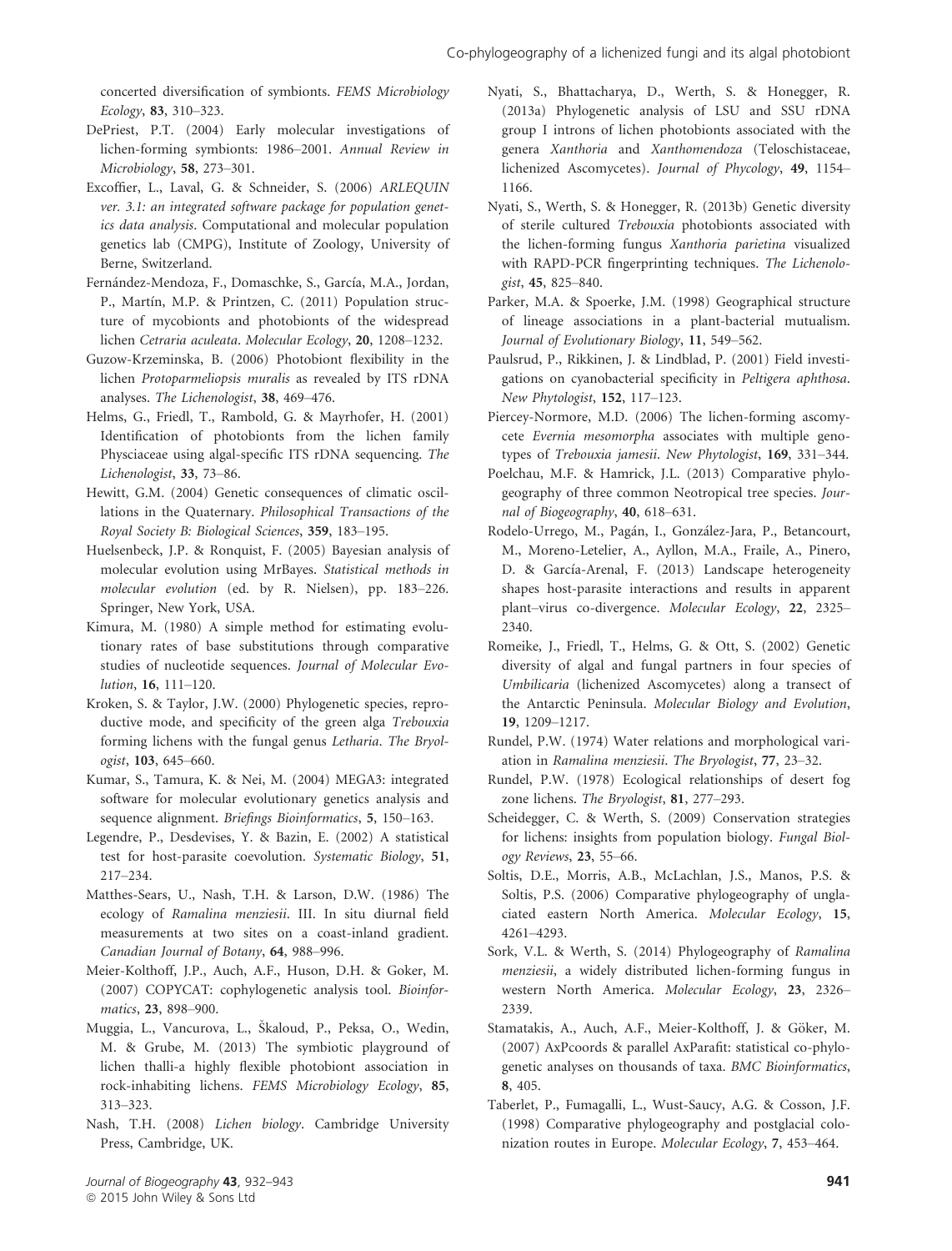- Thompson, J.N. & Cunningham, B.M. (2002) Geographical structure and dynamics of coevolutionary selection. Nature, 417, 735–738.
- Thompson, J.N. & Rich, K.A. (2011) Range edges and the molecular divergence of Greya moth populations. Journal of Biogeography, 38, 551–563.
- Thompson, J.D., Higgins, D.G. & Gibson, T.J. (1994) CLUS-TAL W: improving the sensitivity of progressive multiple sequence alignment through sequence weighting, positionspecific gap penalties and weight matrix choice. Nucleic Acids Research, 22, 4673–4680.
- Vargas Castillo, R. & Beck, A. (2012) Photobiont selectivity and specificity in Caloplaca species in a fog-induced community in the Atacama Desert, North Chile. Fungal Biology, 116, 665–676.
- Werth, S. (2010) Population genetics of lichen-forming fungi - a review. Lichenologist, 42(5), 499–519.
- Werth, S. (2011) Biogeography and phylogeography of lichen fungi and their photobionts. Biogeography of microorganisms. Is everything small everywhere. The systematic association special series; vol. 79 (ed. by D. Fontaneto), pp. 191– 208. Cambridge University Press, Cambridge, UK.
- Werth, S. (2012) Fungal-algal interactions in Ramalina menziesii and its associated epiphytic lichen community. Lichenologist, 44, 543–560.
- Werth, S. & Scheidegger, C. (2012) Congruent genetic structure in the lichen-forming fungus Lobaria pulmonaria and its green-algal photobiont. Molecular Plant-Microbe Interactions, 25, 220–230.
- Werth, S. & Sork, V.L. (2008) Local genetic structure in a North American epiphytic lichen, Ramalina menziesii (Ramalinaceae). American Journal of Botany, 95, 568–576.
- Werth, S. & Sork, V.L. (2010) Identity and genetic structure of the photobiont of the epiphytic lichen Ramalina menziesii on three oak species in southern California. American Journal of Botany, 97, 821–830.
- Werth, S. & Sork, V.L. (2014) Ecological specialization in Trebouxia (Trebouxiophyceae) photobionts of Ramalina menziesii (Ramalinaceae) across six range-covering ecoregions of western North America. American Journal of Botany, 101, 1127–1140.
- Werth, S., Wagner, H.H., Gugerli, F., Holderegger, R., Csencsics, D., Kalwij, J.M. & Scheidegger, C. (2006) Quantifying dispersal and establishment limitation in a population of an epiphytic lichen. Ecology, 87, 2037–2046.
- Widmer, I., Dal Grande, F., Excoffier, L., Holderegger, R., Keller, C., Mikryukov, V.S. & Scheidegger, C. (2012) European phylogeography of the epiphytic lichen fungus Lobaria pulmonaria and its green algal symbiont. Molecular Ecology, 21, 5827–5844.
- Woerner, A.E., Cox, M.P. & Hammer, M.F. (2007) Recombination-filtered genomic datasets by information maximization. Bioinformatics, 23, 1851–1853.
- Wolfe, B.E. & Pringle, A. (2011) Geographically structured host specificity is caused by the range expansions and host shifts of a symbiotic fungus. The ISME Journal, 4, 745–755.
- Wornik, S. & Grube, M. (2010) Joint dispersal does not imply maintenance of partnerships in lichen symbioses. Microbial Ecology, 59, 150–157.
- Yahr, R., Vilgalys, R. & DePriest, P.T. (2006) Geographical variation in algal partners in Cladonia subtenuis (Cladoniaceae) highlights the dynamic nature of a lichen symbiosis. New Phytologist, 171, 847–86.

# SUPPORTING INFORMATION

Additional Supporting Information may be found in the online version of this article:

Appendix S1 Supplementary tables.

Appendix S2 Details of phylogenetic tree analyses and supplementary figures.

## DATA ACCESSIBILITY

DNA sequences of each gene from each haplotype and their corresponding accession nos. are deposited in GenBank (bet: [FJ004897](http://www.ncbi.nlm.nih.gov/nuccore/FJ004897)-[FJ004899](http://www.ncbi.nlm.nih.gov/nuccore/FJ004899), [FJ004900-](http://www.ncbi.nlm.nih.gov/nuccore/FJ004900)[FJ004911](http://www.ncbi.nlm.nih.gov/nuccore/FJ004911), [FJ004913](http://www.ncbi.nlm.nih.gov/nuccore/FJ004913), [EF377538;](http://www.ncbi.nlm.nih.gov/nuccore/EF377538) efa: [FJ656371,](http://www.ncbi.nlm.nih.gov/nuccore/FJ656371) [FJ656372](http://www.ncbi.nlm.nih.gov/nuccore/FJ656372), [FJ656384](http://www.ncbi.nlm.nih.gov/nuccore/FJ656384), [FJ656385](http://www.ncbi.nlm.nih.gov/nuccore/FJ656385), [FJ656387-](http://www.ncbi.nlm.nih.gov/nuccore/FJ656387) [FJ656389](http://www.ncbi.nlm.nih.gov/nuccore/FJ656389), [FJ656391](http://www.ncbi.nlm.nih.gov/nuccore/FJ656391)-[FJ656395,](http://www.ncbi.nlm.nih.gov/nuccore/FJ656395) [FJ656397](http://www.ncbi.nlm.nih.gov/nuccore/FJ656397), [FJ656402,](http://www.ncbi.nlm.nih.gov/nuccore/FJ656402) [FJ656406](http://www.ncbi.nlm.nih.gov/nuccore/FJ656406)[-FJ656409,](http://www.ncbi.nlm.nih.gov/nuccore/FJ656409) [FJ656411](http://www.ncbi.nlm.nih.gov/nuccore/FJ656411), [FJ656416-](http://www.ncbi.nlm.nih.gov/nuccore/FJ656416)[FJ656421](http://www.ncbi.nlm.nih.gov/nuccore/FJ656421), [FJ656423,](http://www.ncbi.nlm.nih.gov/nuccore/FJ656423) [FJ656424](http://www.ncbi.nlm.nih.gov/nuccore/FJ656424), [EF377548,](http://www.ncbi.nlm.nih.gov/nuccore/EF377548) [EF377550](http://www.ncbi.nlm.nih.gov/nuccore/EF377550)-58, [EF377561-](http://www.ncbi.nlm.nih.gov/nuccore/EF377561)4, [EF377569,](http://www.ncbi.nlm.nih.gov/nuccore/EF377569) [EF37736970](http://www.ncbi.nlm.nih.gov/nuccore/EF37736970); qpd: [FJ705149,](http://www.ncbi.nlm.nih.gov/nuccore/FJ705149) [FJ705150](http://www.ncbi.nlm.nih.gov/nuccore/FJ705150), [FJ705152](http://www.ncbi.nlm.nih.gov/nuccore/FJ705152), [FJ705153,](http://www.ncbi.nlm.nih.gov/nuccore/FJ705153) [FJ705155,](http://www.ncbi.nlm.nih.gov/nuccore/FJ705155) [FJ705156](http://www.ncbi.nlm.nih.gov/nuccore/FJ705156), [FJ705158](http://www.ncbi.nlm.nih.gov/nuccore/FJ705158), [FJ705159](http://www.ncbi.nlm.nih.gov/nuccore/FJ705159), [FJ705162,](http://www.ncbi.nlm.nih.gov/nuccore/FJ705162) [FJ705163](http://www.ncbi.nlm.nih.gov/nuccore/FJ705163), [FJ705165](http://www.ncbi.nlm.nih.gov/nuccore/FJ705165), [FJ705167](http://www.ncbi.nlm.nih.gov/nuccore/FJ705167)[-FJ705169,](http://www.ncbi.nlm.nih.gov/nuccore/FJ705169) [FJ705174](http://www.ncbi.nlm.nih.gov/nuccore/FJ705174), [EF377544,](http://www.ncbi.nlm.nih.gov/nuccore/EF377544) [EF377545,](http://www.ncbi.nlm.nih.gov/nuccore/EF377545) [EF377547](http://www.ncbi.nlm.nih.gov/nuccore/EF377547); uid: [FJ656310-](http://www.ncbi.nlm.nih.gov/nuccore/FJ656310)[FJ656313](http://www.ncbi.nlm.nih.gov/nuccore/FJ656313), [FJ656315-](http://www.ncbi.nlm.nih.gov/nuccore/FJ656315)[FJ656319](http://www.ncbi.nlm.nih.gov/nuccore/FJ656319), [FJ656322](http://www.ncbi.nlm.nih.gov/nuccore/FJ656322), [FJ656324](http://www.ncbi.nlm.nih.gov/nuccore/FJ656324)-[FJ656328](http://www.ncbi.nlm.nih.gov/nuccore/FJ656328), [FJ656330](http://www.ncbi.nlm.nih.gov/nuccore/FJ656330)- [FJ656333,](http://www.ncbi.nlm.nih.gov/nuccore/FJ656333) [FJ656336](http://www.ncbi.nlm.nih.gov/nuccore/FJ656336), [FJ656338](http://www.ncbi.nlm.nih.gov/nuccore/FJ656338), [FJ656339,](http://www.ncbi.nlm.nih.gov/nuccore/FJ656339) [FJ656341-](http://www.ncbi.nlm.nih.gov/nuccore/FJ656341)[FJ656343](http://www.ncbi.nlm.nih.gov/nuccore/FJ656343), [FJ656345,](http://www.ncbi.nlm.nih.gov/nuccore/FJ656345) [FJ656346,](http://www.ncbi.nlm.nih.gov/nuccore/FJ656346) [FJ656348](http://www.ncbi.nlm.nih.gov/nuccore/FJ656348), [FJ656351](http://www.ncbi.nlm.nih.gov/nuccore/FJ656351), [FJ656352](http://www.ncbi.nlm.nih.gov/nuccore/FJ656352), [FJ656354,](http://www.ncbi.nlm.nih.gov/nuccore/FJ656354) [FJ656358,](http://www.ncbi.nlm.nih.gov/nuccore/FJ656358) [FJ656360](http://www.ncbi.nlm.nih.gov/nuccore/FJ656360), [FJ656362](http://www.ncbi.nlm.nih.gov/nuccore/FJ656362), [FJ656363](http://www.ncbi.nlm.nih.gov/nuccore/FJ656363), [FJ656365,](http://www.ncbi.nlm.nih.gov/nuccore/FJ656365) [EF377571](http://www.ncbi.nlm.nih.gov/nuccore/EF377571), [EF377578](http://www.ncbi.nlm.nih.gov/nuccore/EF377578), [EF377580;](http://www.ncbi.nlm.nih.gov/nuccore/EF377580) ITS: [KF549535](http://www.ncbi.nlm.nih.gov/nuccore/KF549535), [KF549540,](http://www.ncbi.nlm.nih.gov/nuccore/KF549540) [KF549545,](http://www.ncbi.nlm.nih.gov/nuccore/KF549545) [KF549547,](http://www.ncbi.nlm.nih.gov/nuccore/KF549547) [KF549550](http://www.ncbi.nlm.nih.gov/nuccore/KF549550), [KF549555](http://www.ncbi.nlm.nih.gov/nuccore/KF549555), [KF549556,](http://www.ncbi.nlm.nih.gov/nuccore/KF549556) [KF549558](http://www.ncbi.nlm.nih.gov/nuccore/KF549558), [KF549561](http://www.ncbi.nlm.nih.gov/nuccore/KF549561)[-KF549577,](http://www.ncbi.nlm.nih.gov/nuccore/KF549577) [KF549580](http://www.ncbi.nlm.nih.gov/nuccore/KF549580), [KF549584,](http://www.ncbi.nlm.nih.gov/nuccore/KF549584) [KF549585,](http://www.ncbi.nlm.nih.gov/nuccore/KF549585) [KF549592,](http://www.ncbi.nlm.nih.gov/nuccore/KF549592) [KF549598](http://www.ncbi.nlm.nih.gov/nuccore/KF549598), [KF549599](http://www.ncbi.nlm.nih.gov/nuccore/KF549599), [KF549603,](http://www.ncbi.nlm.nih.gov/nuccore/KF549603) [KF549607,](http://www.ncbi.nlm.nih.gov/nuccore/KF549607) [KF549613,](http://www.ncbi.nlm.nih.gov/nuccore/KF549613) [KF549614](http://www.ncbi.nlm.nih.gov/nuccore/KF549614), [KF549616](http://www.ncbi.nlm.nih.gov/nuccore/KF549616), [KF549621-](http://www.ncbi.nlm.nih.gov/nuccore/KF549621)[KF549624](http://www.ncbi.nlm.nih.gov/nuccore/KF549624), [KF549632,](http://www.ncbi.nlm.nih.gov/nuccore/KF549632) [KF549633,](http://www.ncbi.nlm.nih.gov/nuccore/KF549633) [KF549636](http://www.ncbi.nlm.nih.gov/nuccore/KF549636), [KF549640,](http://www.ncbi.nlm.nih.gov/nuccore/KF549640) [KF549641,](http://www.ncbi.nlm.nih.gov/nuccore/KF549641) [KF549647,](http://www.ncbi.nlm.nih.gov/nuccore/KF549647) [KF549651](http://www.ncbi.nlm.nih.gov/nuccore/KF549651), [KF549652](http://www.ncbi.nlm.nih.gov/nuccore/KF549652), [KF549658;](http://www.ncbi.nlm.nih.gov/nuccore/KF549658) rbcl: [KF549515](http://www.ncbi.nlm.nih.gov/nuccore/KF549515)-[KF549525,](http://www.ncbi.nlm.nih.gov/nuccore/KF549525) [KF549527-](http://www.ncbi.nlm.nih.gov/nuccore/KF549527)[KF549531](http://www.ncbi.nlm.nih.gov/nuccore/KF549531), [KF549533\)](http://www.ncbi.nlm.nih.gov/nuccore/KF549533).

## BIOSKETCHES

Jin-Ming Chen studies population genetics, molecular systematics and phylogeography of plant species.

Silke Werth studies the ecology and evolution of lichenforming fungi and their photobionts based on population genetic and genomic data. Her other research interest is gene flow and ecology of riparian plants.

Victoria L. Sork studies the ecology, evolution and conservation biology of trees using landscape and population geno